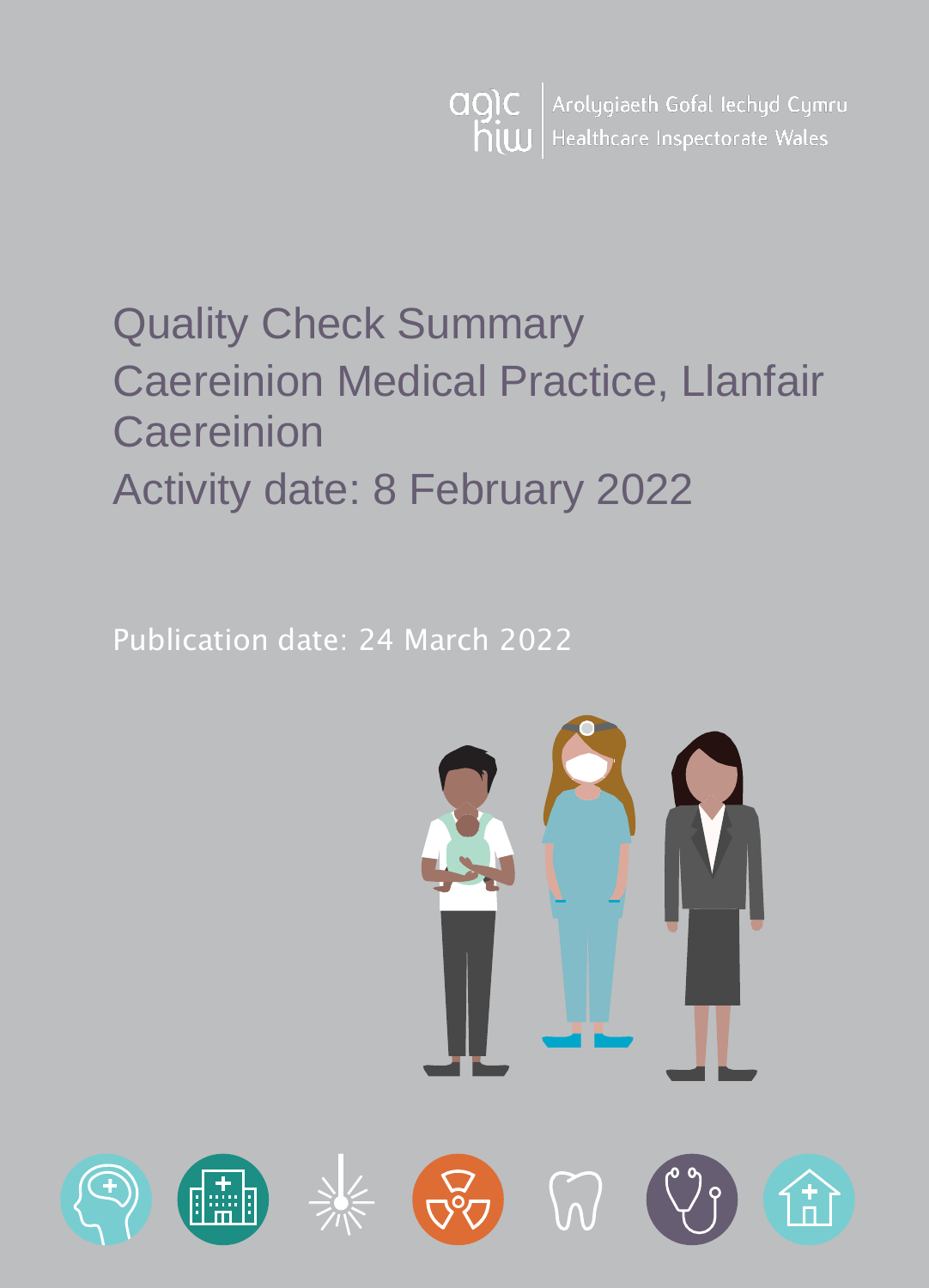This publication and other HIW information can be provided in alternative formats or languages on request. There will be a short delay as alternative languages and formats are produced when requested to meet individual needs. Please contact us for assistance.

Copies of all reports, when published, will be available on our website or by contacting us:

In writing:

Communications Manager Healthcare Inspectorate Wales Welsh Government Rhydycar Business Park Merthyr Tydfil CF48 1UZ

Or via

Phone: 0300 062 8163 Email: [hiw@gov.wales](mailto:hiw@gov.wales) Website: [www.hiw.org.uk](http://www.hiw.org.uk/)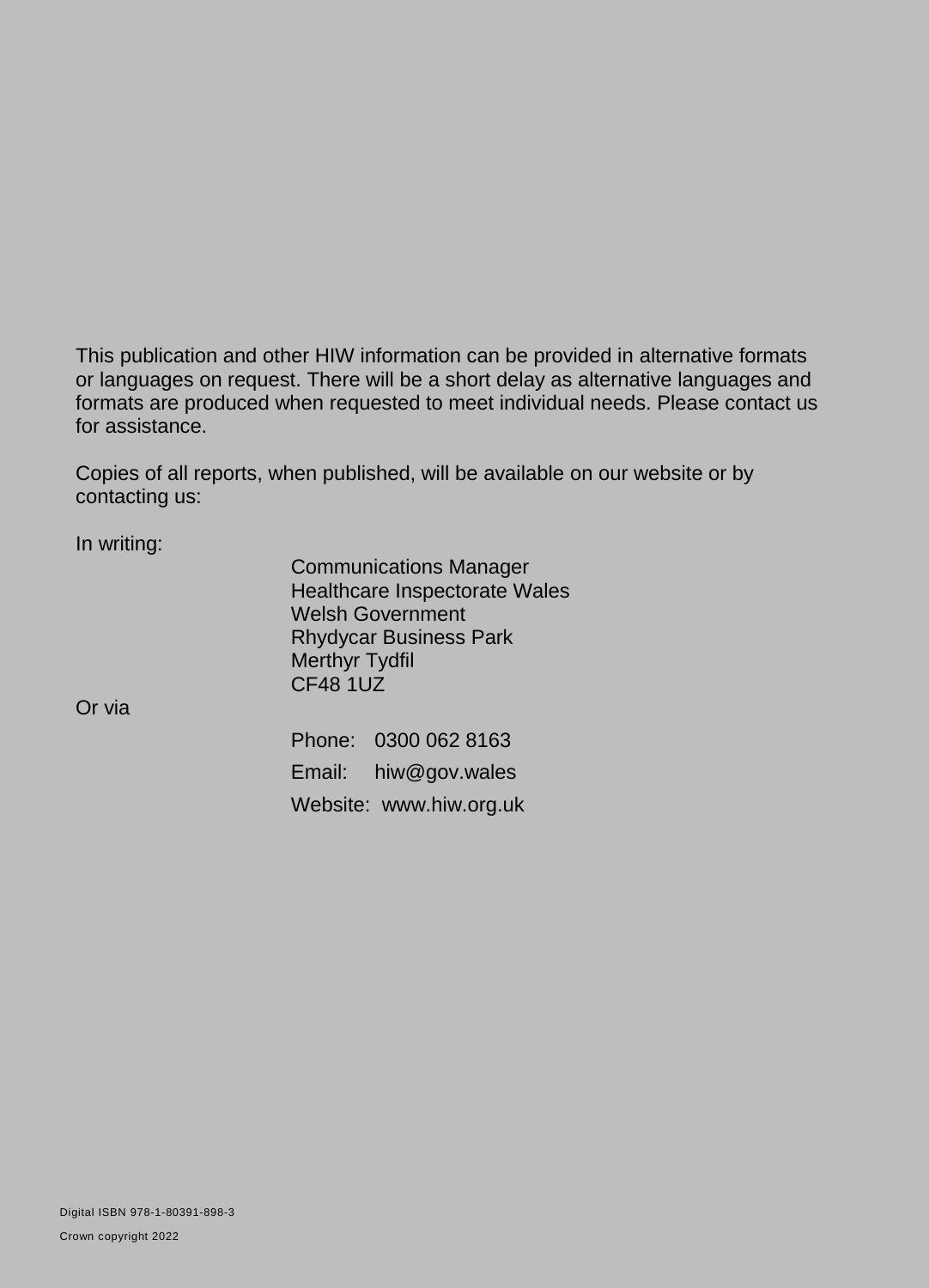## **Quality Check Summary**

## **Our approach**

Healthcare Inspectorate Wales (HIW) undertook a remote quality check of Caereinion Medical Practice, Llanfair Caereinion as part of its programme of assurance work. Caereinion Medical Practice is a four GP partner practice, employing two Advanced Nurse Practitioners (ANP) and four Healthcare Assistants (HCA). The practice is supported by the practice manager, reception and administration personnel. The surgery also has an in house dispensary, which is run by a pharmacist and two pharmacy technicians.

HIW's quality checks form part of a new tailored approach to assurance and are one of a number of ways in which it examines how healthcare services are meeting the Health and Care Standards 2015. Feedback is provided to service representatives at the end of the quality check, in a way, which supports learning, development and improvement at both operational and strategic levels.

Quality checks are a snapshot of the standards of care within healthcare services. They are conducted entirely offsite and focus on three key areas; infection prevention and control, governance (specifically around staffing) and the environment of care. The work explores arrangements put in place to protect staff and patients from COVID 19, which enables us to make an informed evaluation on the safe operation of services during the pandemic. More information on our approach to assurance and inspections can be found [here.](https://hiw.org.uk/covid-19-response-and-our-approach-assurance-and-inspection)

We spoke to the practice manager on 8 February who provided us with information and evidence about their service. We used the following key lines of enquiry

- What changes have you implemented in light of COVID-19 to ensure infection prevention and control standards are maintained?
- How are you ensuring that patients (including vulnerable/at risk groups) are able to access services appropriately and safely? In your answer, please refer to both the practice environment and processes to enable patients to access appointments.
- How do you meet the needs of Welsh speaking patients when accessing healthcare services in the medium of Welsh?
- How has the practice and the services it provides, adapted during this period of COVID-19? What is the practice road map for returning to pre-COVID-19 levels of services?
- How do you ensure that equality and a rights based approach are embedded across the service?
- What arrangements are in place to ensure Do Not Attempt Cardio Pulmonary Resuscitation (DNACPR) discussion and decisions are undertaken appropriately and sensitively?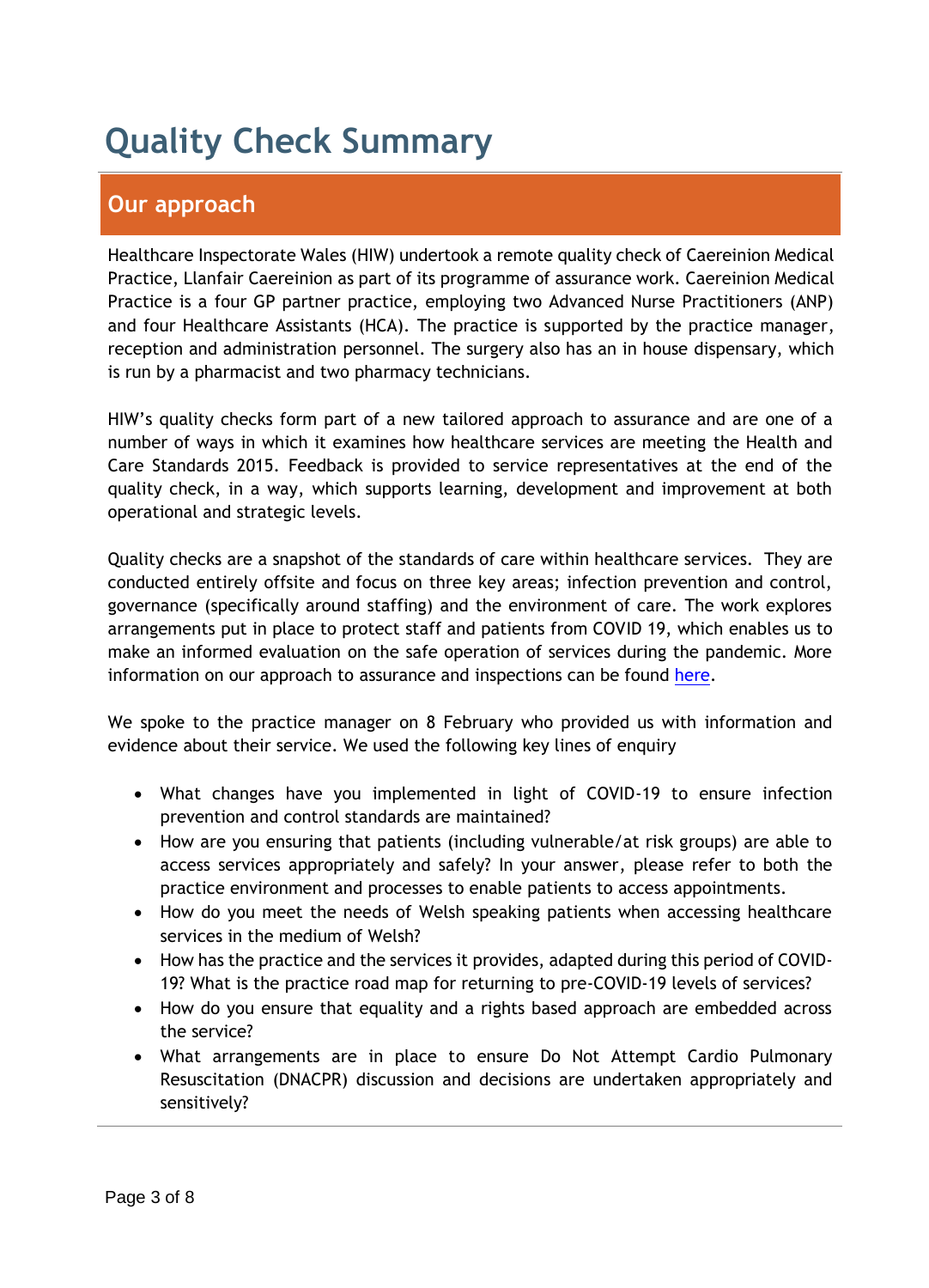How effectively are you able to access wider primary care professionals and other services such as mental health teams, secondary care and out of hours currently?

### **Environment**

During the quality check, we considered how the service has responded to the challenges presented by COVID-19 and how the service has designed and managed the environment of care to keep it as safe as possible for patients, staff and visitors.

The key documents we reviewed included:

- The most recent environmental risk assessments / audits
- COVID-19 policies and guidance.

We also questioned the service representatives on the changes they have made to make sure patients continue to receive care and treatment according to their needs.

#### **The following positive evidence was received:**

We were told that at the beginning of the pandemic, a full environmental risk assessment was undertaken in order to maintain a safe environment at the practice. From this risk assessment, there were a number of environmental factors that had to be adjusted in order to adhere to government guidelines including social distancing. This included installing screens in the reception area, limiting the capacity in the waiting room, implementing a oneway system into the practice and ensuring that all clinical rooms were compliant with social distancing guidelines.

We were told that prior to COVID-19, the practice operated an online and telephone system for accessing appointments. This was paused at the beginning the COVID-19 pandemic as some patients were using the system in a way that was not considered suitable. Currently patients access appointments by telephoning the practice. Patients would speak to a receptionist who would transfer the details onto the duty list. A clinical member of staff would triage<sup>1</sup> the patient virtually on the same day and arrange the best course of treatment with the most appropriate member of the practice.

We were informed that the practice provides a service to three local care homes. The practice manager told us that during the pandemic the services being provided to the care homes have not changed. The only aspect that had changed was that enhanced risk assessments were carried out prior to any physical visits and all guidelines set by the care homes were adhered to.

 <sup>1</sup> the preliminary assessment of patients in order to determine the urgency of their need for treatment and the nature of treatment required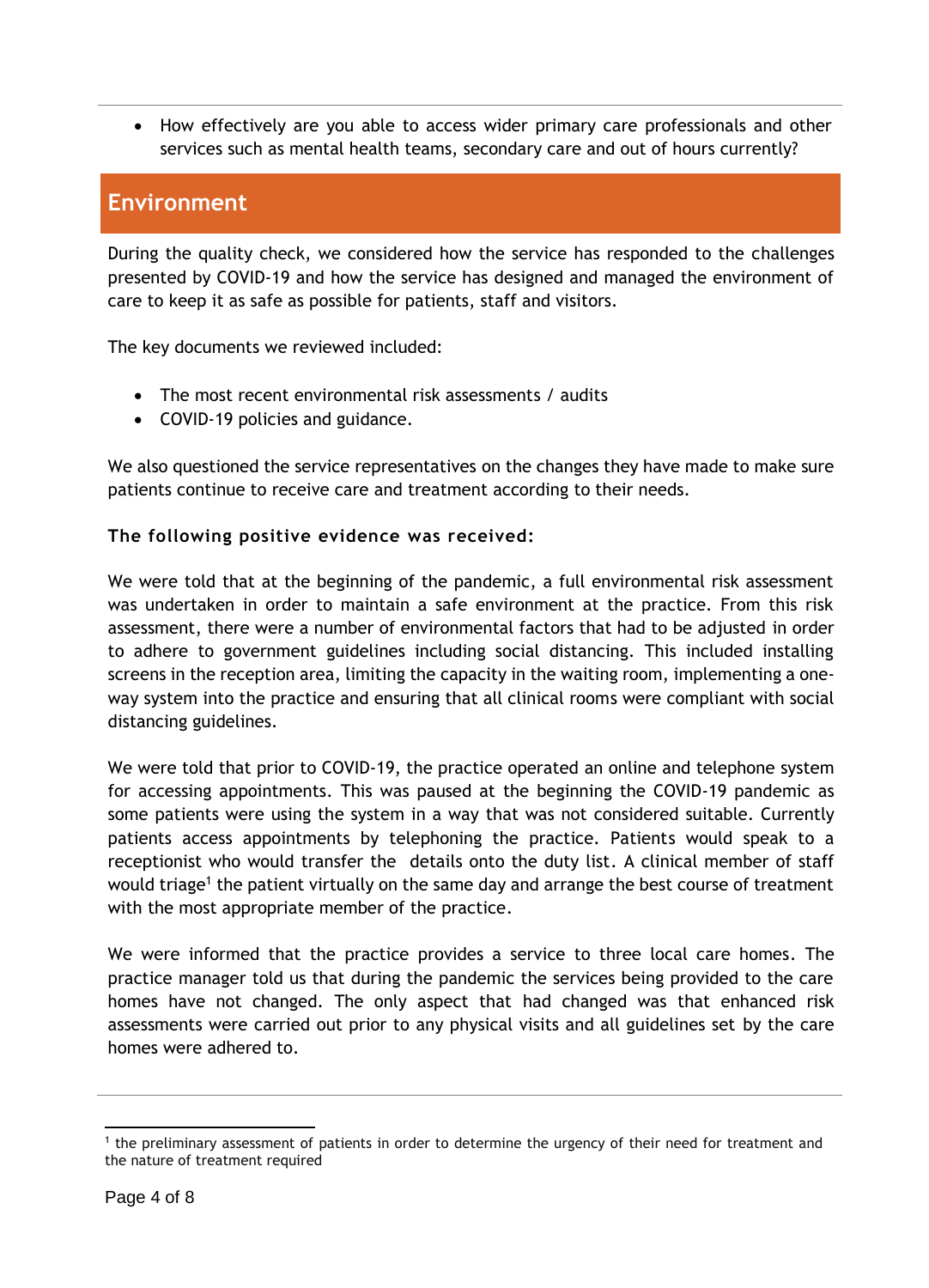The practice manager informed us that throughout the pandemic, home visits have still been carried out in order to keep providing the best service to all patients. Request for home visits are received by the reception staff and passed to the duty team to triage the request, and if required they would risk assess the need for the visit. Patients would be asked COVID-19 screening questions before the visit and guidance would be given over the phone about the way the home visit would be undertaken. Patients would be told that they are to be in a room by themselves, unless a carer was required, in order to reduce the risk to the visiting member of staff and other members of the household.

The practice manger described the process that was in place for treating patients who were classed as vulnerable or at risk. We were told that if a vulnerable patient required treatment at the practice, they would be asked to arrive and wait in their car until they were called into the practice by a member of staff. The staff member would ensure that the patient would use a separate door to other patients and would then be taken directly into a separate clinical room where they could be seen and treated as quickly as possible. Thus reducing the risk of cross infection.

We also enquired about meeting the needs of Welsh speaking patients when accessing healthcare services. The practice manager told us that there are a number of patients registered with the practice whose first language is Welsh. There are also a number of staff, at the practice, who speak Welsh and can meet the needs of these patients. The practice manager also told us that the practice has use of a translation service provided by the Health Board. Additionally, we were informed that all signage and patient information is available bi-lingually.

No areas for improvements were identified.

### **Infection prevention and control**

During the quality check, we considered how the service has responded to the challenges presented by COVID-19, and how well it manages and controls the risk of infection to help keep patients, visitors and staff safe.

The key documents we reviewed included:

- Generic infection control policies and Covid-19 specific policies
- Most recent infection control risk assessments / audits
- Cleaning schedules
- Staff training records.

#### **The following positive evidence was received:**

We saw evidence of cleaning schedules and noted that there were enhanced cleaning procedures in place in response to the pandemic. The practice manager informed us that the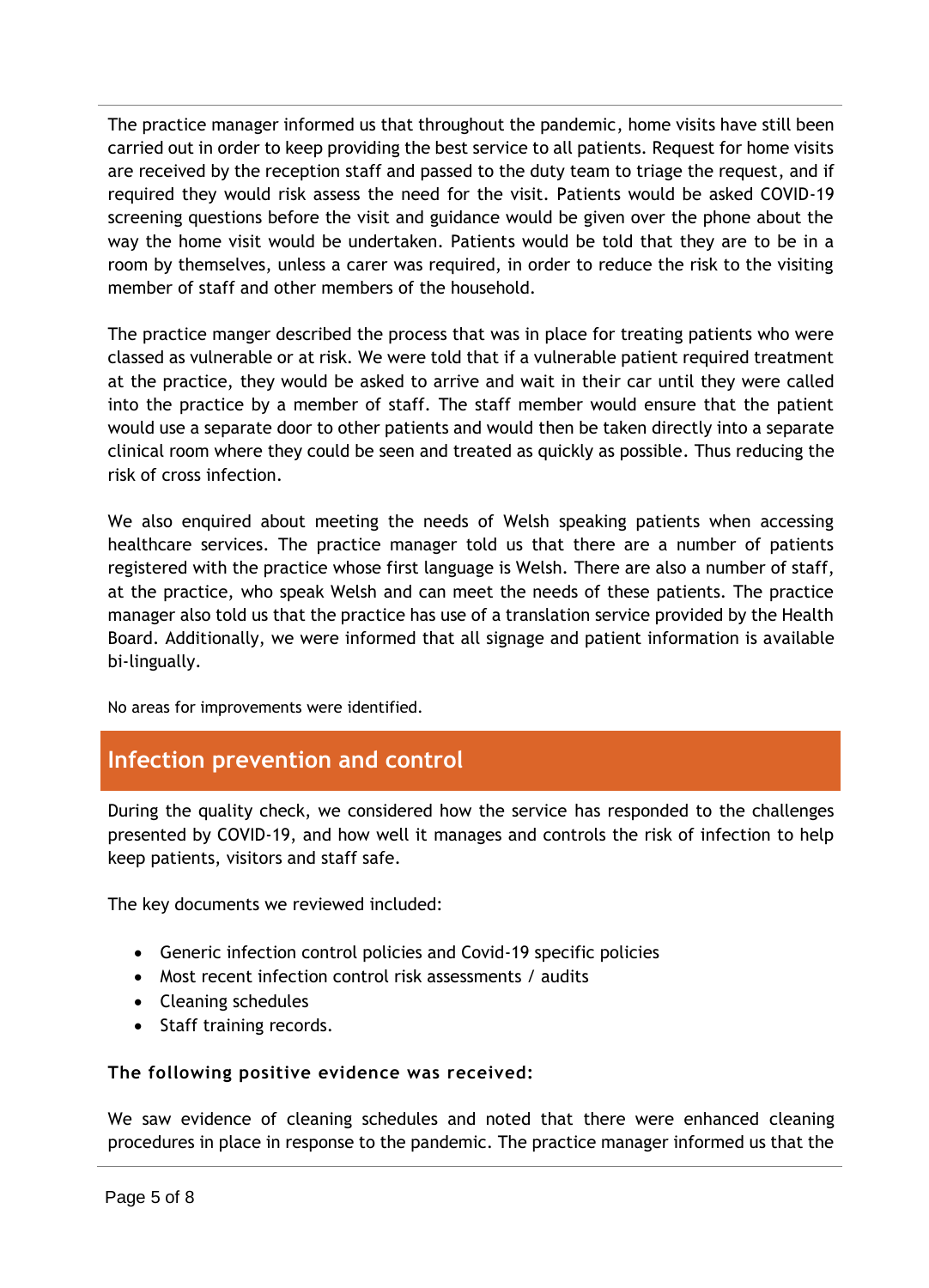practice uses an external company to undertake the cleaning of the environment at the practice. In response to the pandemic, end of day cleaning at the practice had increased from 2 to 3 hours to allow for a deeper clean of the environment.

The practice manager told us that all staff have access to appropriate and sufficient personal protective equipment (PPE) and that clinical and non-clinical staff have received training around the use of PPE. The practice manager also confirmed that all staff had undertaken training to don and doff<sup>2</sup> PPE correctly and that there was a process in place promoting this.

We questioned the practice manager on how patients with suspected infectious illnesses access services safely. The practice manager explained that staff at the practice had received additional training in order to allow them to risk assess and screen patients to attend the practice where needed. The practice also has a clinical room that they use for any patients that urgently need a face-to-face consultation who may have COVID-19 or have symptoms. Patients would be escorted into the practice, through a side door and directly into this clinical room, where they would be assessed and treated by the most appropriate member of clinical staff wearing enhanced PPE such as aprons, gloves, face mask and face visor. Once the patient had been treated, they would be escorted out of the building and the clinical room would be deep cleaned.

We confirmed that IPC arrangements were considered in the procedure created by the practice. This included use of correct PPE, risk assessing and symptom checking of the patient, regular lateral flow testing and ensuring only necessary members of staff and patients were present during the visit.

**No areas for improvements were identified.**

## **Governance / Staffing**

As part of this standard, HIW questioned the service representatives about how, in the light of the impact of COVID-19, they have adapted their service. We explored how the service is working with other primary care teams (or services) and managing risks associated with COVID-19.

The key documents we reviewed included:

- Business continuity plans
- Mandatory training records
- HIW self-assessment.

 $\overline{a}$ <sup>2</sup> Donning - putting on personal protective equipment (PPE); Doffing - taking off personal protective equipment (PPE)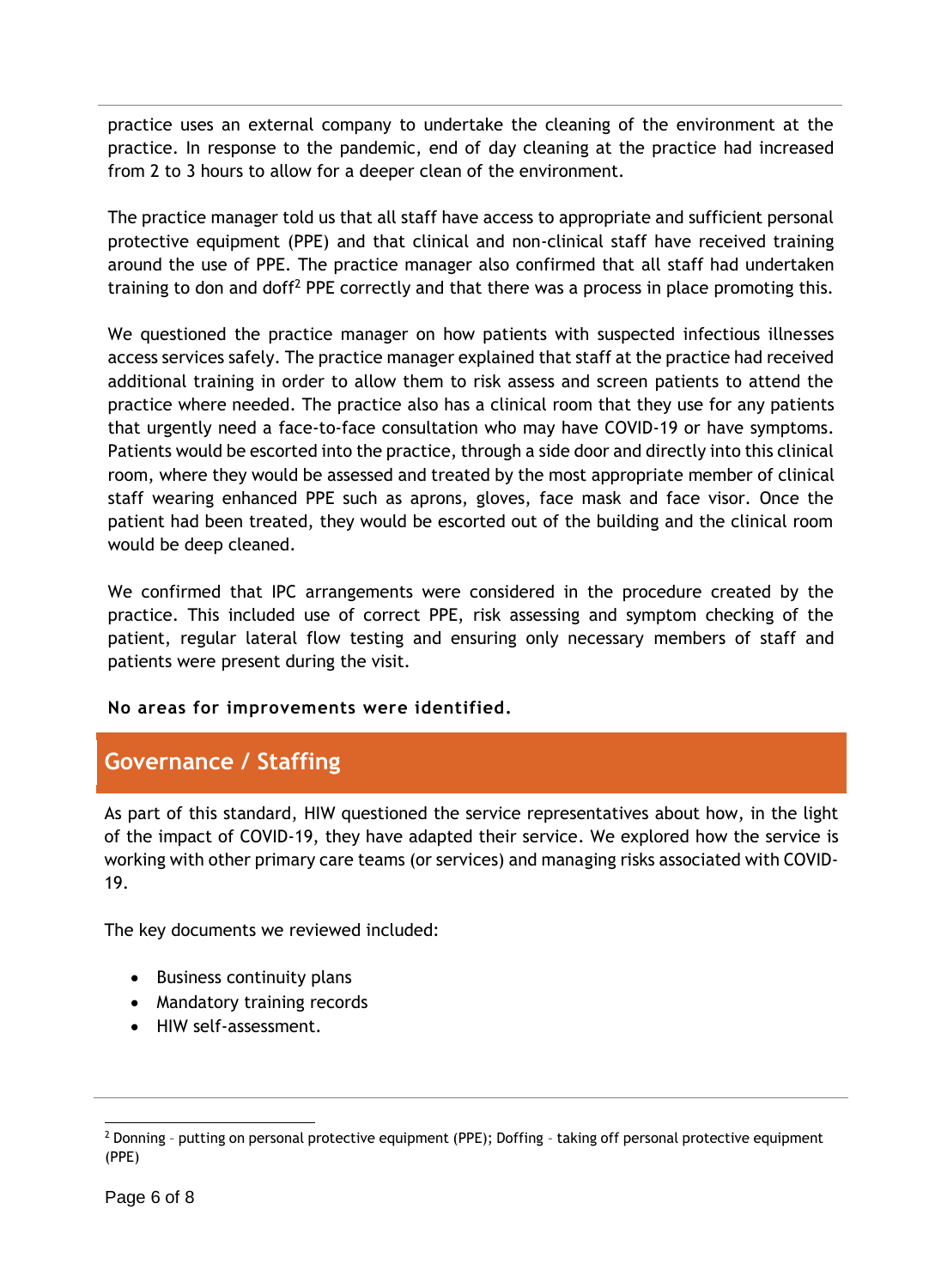#### **The following positive evidence was received:**

We were told that at the beginning of the pandemic a number of services were suspended, these include diabetic retinopathy, speech therapy, mental health therapy and onsite physiotherapy. At the time of the quality check the practice manager could not confirm what or when services would be reinstated and was liaising with the health board in order to set a recovery plan for services post pandemic. In order to safely manage the risk of patients not receiving the correct treatment, there has been an increase in the number of patients that had to be referred onto secondary care for these types of treatment.

We saw that the practice had a business continuity plan, which had been reviewed. This helped to ensure continuity of service provision and safe care of patients during the pandemic. We saw evidence that the practice had reacted to the challenges brought on by COVID-19 and had supported staff throughout the pandemic and made arrangements for staff to work remotely when required.

We were told that staffing levels had been managed well during the pandemic and the practice manager spoke highly of the practice staff and how they have responded to the needs of the practice, patients and each other.

The practice manager explained that they attend cluster<sup>3</sup> meetings and the practice managers group where a member of the health board would join and provide assistance and guidance if required.

#### **No areas for improvements were identified.**

 $\overline{a}$ 

<sup>&</sup>lt;sup>3</sup> A Cluster is a grouping of GPs working with other health and care professionals to plan and provide services locally. **Clusters** are determined by individual NHS **Wales** Local Health Boards (LHB's). GPs in the **Clusters** play a key role in supporting the ongoing work of a Locality Network.